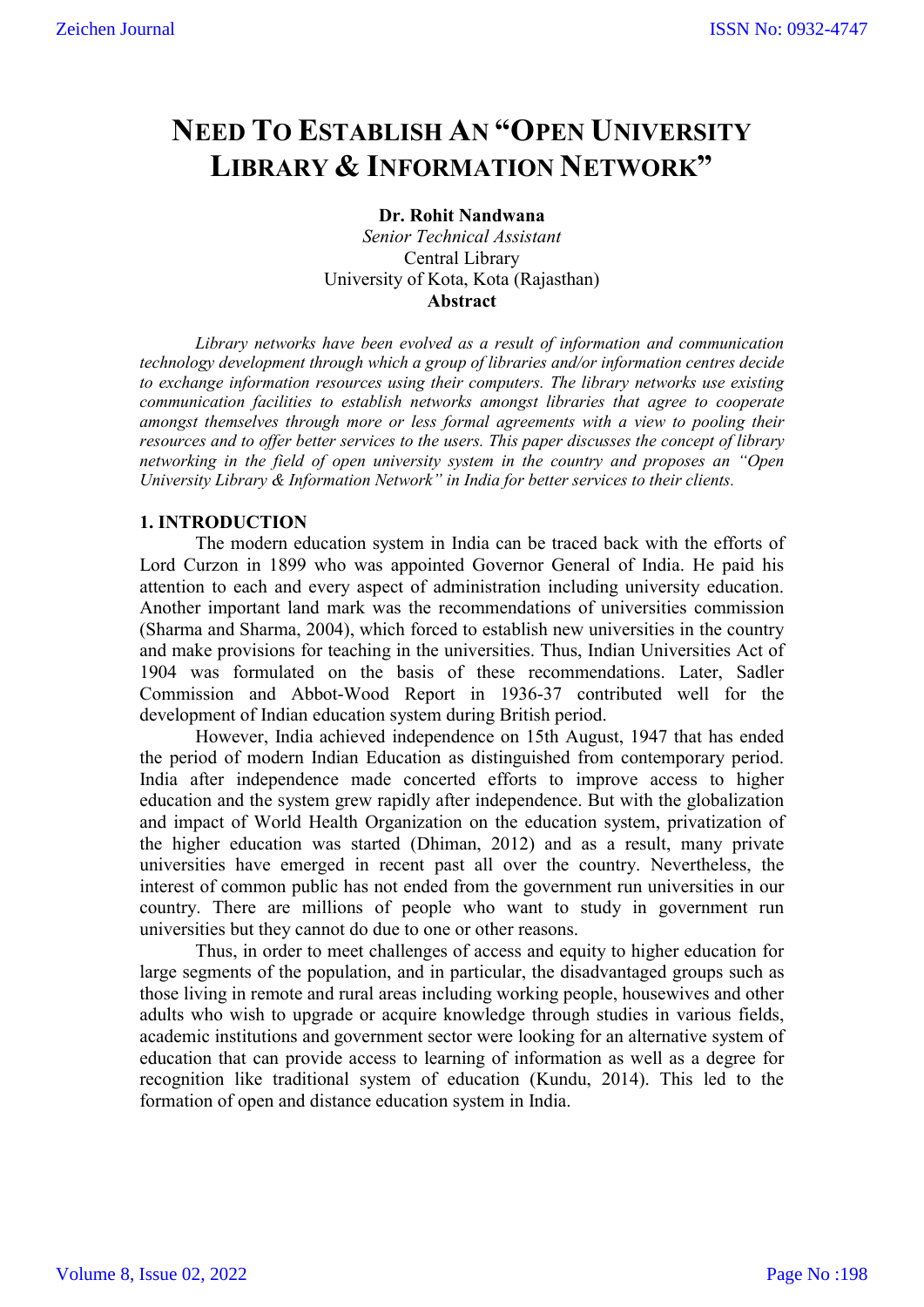## **2. OPEN AND DISTANCE EDUCATION SYSTEM**

Open and distance learning in India started around 1960s in the form of distance education. By the 1980s, there were 34 Universities offering correspondence education through departments designed for that purpose. The first single mode Open University was established in Andhra Pradesh in 1982 as Andhra Pradesh Open University on 26 August 1982 through APOU Act 1982 (Ghosh et al., 2012). This University was renamed as Dr. B.R. Ambedkar Open University on 7th December 1991 by the Government of Andhra Pradesh through APOU Act of 1992. Kundu (2014) adds that in 1985, the Union Government took initiative for establishment of a National Open University and on 20th September 1985, Indira Gandhi National Open University (IGNOU) came into existence.

Today, there are 14 open universities including one national Open University that is Indira Gandhi National Open University, Delhi. These universities are single mode institutions means they are providing education only in the distance mode and are catering to the people who are unable to pursue regular courses due to various reasons. Besides, there are over 200 dual universities which offering programmes/courses through the distance mode. However, the UGC is a regulatory authority for higher education through open and distance learning mode (ODL) under its new name Distance Education Bureau (DEB).

## **3. LIBRARY NETWORKS AND THEIR OBJECTIVES**

The library networks have evolved as a result of information and communication technology development through which a group of libraries and/or information centres decide to exchange information resources using their computers. The library networks use existing communication facilities to establish networks amongst libraries that agree to cooperate amongst themselves through more or less formal agreements with a view to pooling their resources and to offer better services to the users. As far as the major objectives for establishing a library network (http://egyankosh.ac.in) are concerned, they are established to:

- encourage inter-library cooperation and resource sharing at all levels amongst members of the network;
- help the member institutions in computerisation of their libraries, retroconversion of bibliographic records and development of standardised databases for shared use;
- develop union catalogues of various resources so as to provide reliable access to document collection available in member libraries;
- rationalise the acquisition of information resources in member libraries and optimise their usage through resource sharing;
- evolve or adapt protocols and standards, guidelines, methods and procedures for bibliographic records, their storage, inter-library loan hardware and software;
- facilitate the communication amongst users of member institutions;
- guide member libraries in the effective implementation and utilisation of current and upcoming information technologies;
- provide effective access to combined holdings of library resources through computerised databases of various member institutions;
- provide training to members of library staff of participating libraries for effective use of libraries in the network;
- provide document delivery services to member libraries;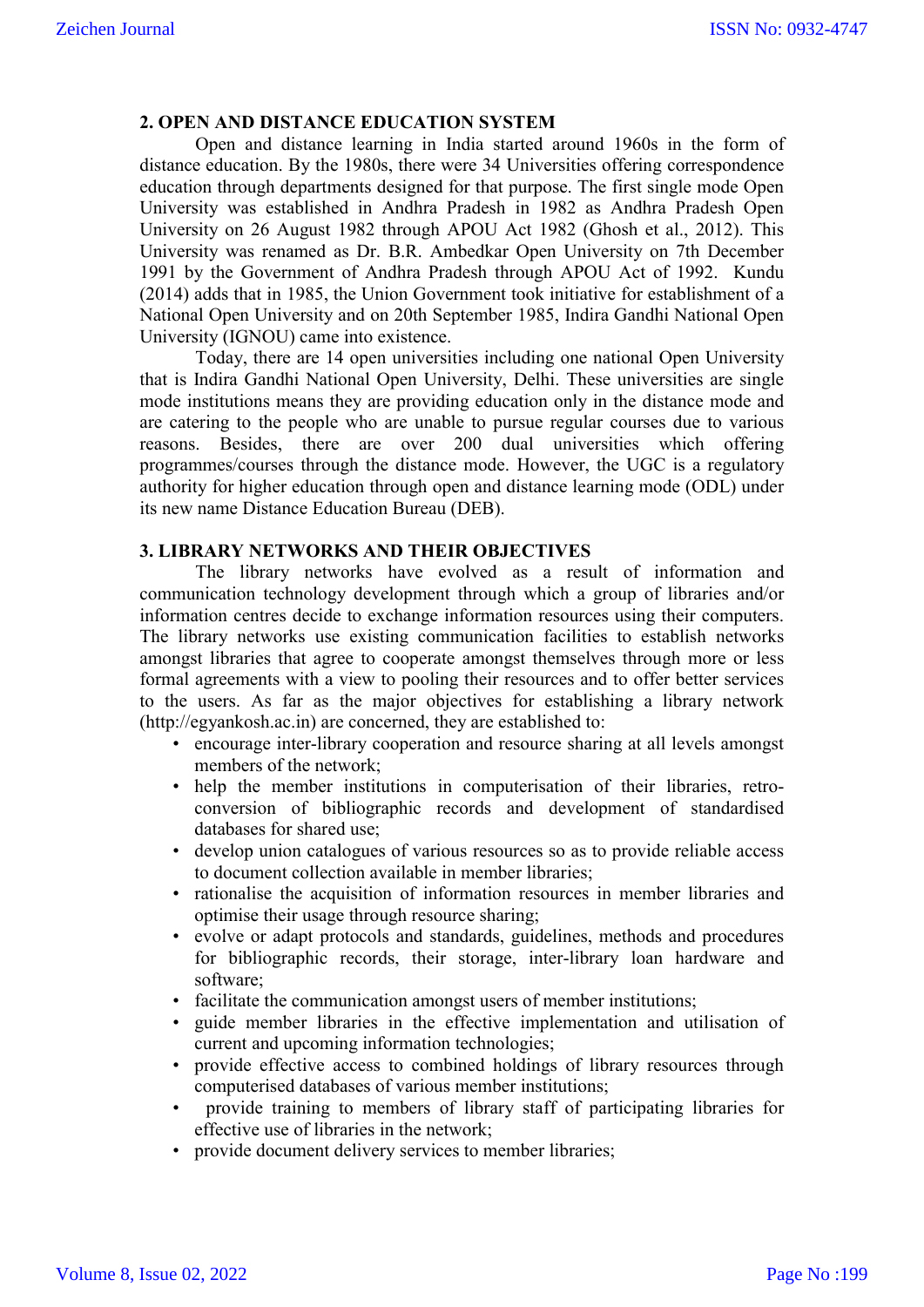- provide access to information resources at reduced rates through consortium arrangements; and
- develop and promote collaborative digitisation projects.

## **4. FUNCTIONS OF LIBRARY NETWORKS**

The library networks have been established with the main purpose of sharing resources so that unnecessary wastage of limited finance with them can be avoided. However, not all networks conform to the essential functions of library networks. It is noted that the essential functions should include the promotion of resource sharing, creation of resource sharing tools like union catalogues, rationalization of acquisitions and adoption of international standards for creation of records uniformly and delivery of documents. Keeping these things in view, functions of a typical library network might fall into the following three categories:

- (i) Information services to users
- (ii) Technical services to member libraries
- (iii) Management service to the network administration

So, above services are to be expected from any library network. It is noteworthy to mention that many of the library networks are working for the betterment of the users.

#### **5. SOME CURRENT & IMPORTANT LIBRARY NETWORKS**

Various library networks were developed and flourished well in the last 50 years. For example, in 1977 NICNET of NIC; in 1986 the CALIBNET, Kolkata; MALIBNET, Chennai in 1993; MYLIBNET, Mysore in 1994 and BALNET, Bangalore in 1995. But with the cheap availability of ICT (Dhiman and Rani, 2012) many of them, especially those are regional ones are dysfunct now. However, some major followings are active and being used heavily:

- Information and Library Network (INFLIBNET) 1991,
- Developing Library Network (DELNET) 1992
- Ahmedabad Library Network (ADINET), 1994

But above library networks are more or less for the traditional university system. However, the education system and requirements for open university system are different. Thus, a separate library network is required for open university education system.

## **6. LIBRARY SERVICES IN OPEN UNIVERSITY LIBRARIES**

The sole aim of an education system is to promote learning and extend the boundaries of knowledge. Thus, to satisfy these demands of readers a university and higher educational institution has to depend upon its library. But a university library is not merely storage of books and other reading and non-reading materials and preservation of them, but is a dynamic instrument of education (Sri Phadya, 1969). Dongerkery (1973) also mentions that "a well-stocked and up-to-date library is a sine qua non for every modern university. It is the central workshop of the university which provides the student, the teacher, the scholar and the research worker with the tools require for the advancement as well as acquisition of the knowledge. [It is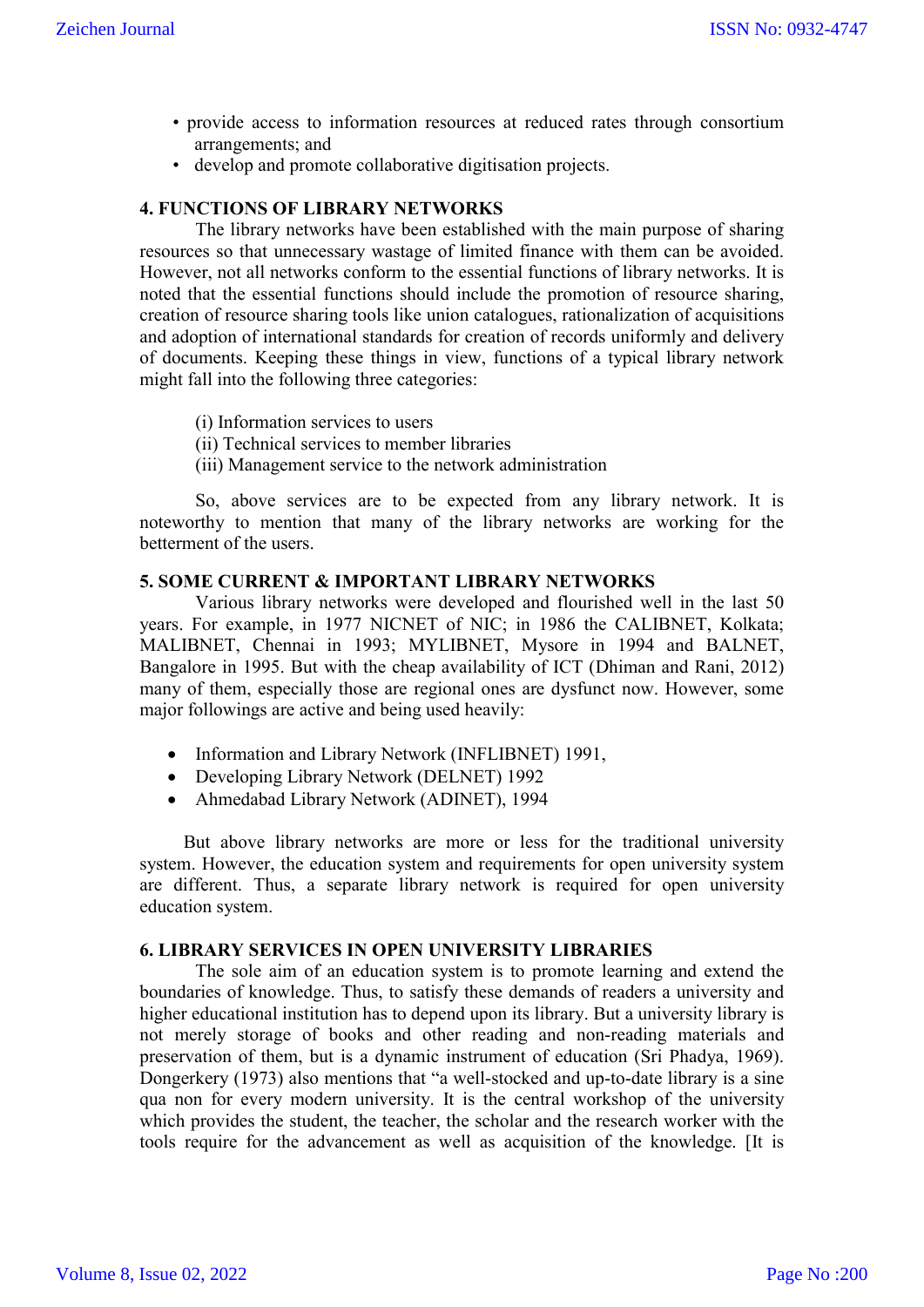equivalent to] what the laboratory is to the workers in the field of the humanities and the social sciences".

But Open University Library System is somewhat different from the Traditional University Library System because the users in Open University system do not come regularly and most of them are distance users. The provision of library and information services is one of the essential support systems involved in any distance education programme. Further, the quality of distance education programs is enhanced by its library that is one key indicator in quality assurance because it is important that their students be supplied with the tools necessary to ensure them the potential for success as universities establish higher education centers in communities around the country (Bibb, 2003).

Open learning library services refers to those library services in support of college, university, or other post-secondary courses and programs offered away from a main campus, or in the absence of a traditional campus. These courses may be taught in traditional or non-traditional formats or media, may or may not require physical facilities, and may or may not involve live interaction of teachers and students. Thus, issue – return is the main services being provided by the Open University libraries. Guidelines for Distance Learning Library Services issued by the Association of College & Research Libraries, USA (ACRL, 2004) prescribes the following essential services:

- Reference assistance.
- Computer-based bibliographic and informational services.
- Reliable, rapid, secure access to institutional and other networks, including the Internet.
- Consultation services.
- library user instruction designed to instil independent and effective information
- Literacy skills biased the learner-support needs of the distance learning community.
- Assistance with and instruction in the use of non-print media and equipment.
- Interlibrary loan services using broadest application of fair use of copyrighted materials.
- Prompt document delivery, such as a courier system and/or electronic transmission.
- Access to reserve materials in accordance with copyright fair use policies.
- Adequate service hours for optimum access by users' promotion of library services to the distance learning community, including documented and updated policies, regulations and procedures for systematic development, and management of information resources.

So, an open university library & information network is needed in the country.

# **7. PROPOSED MODEL FOR OPEN UNIVERSITY LIBRARY & INFORMATION NETWORK**

It is seen – traditional library services are being organized and provided by all the libraries well but ICT based services are lacking. Thus, there are some suggestions which may be used to improve the present conditions of the libraries and also to improve the level of users" satisfaction. A networking of all Open University Libraries is needed for leading university libraries of open education in the system. It is seen that at present various library networks are working in the country, but no one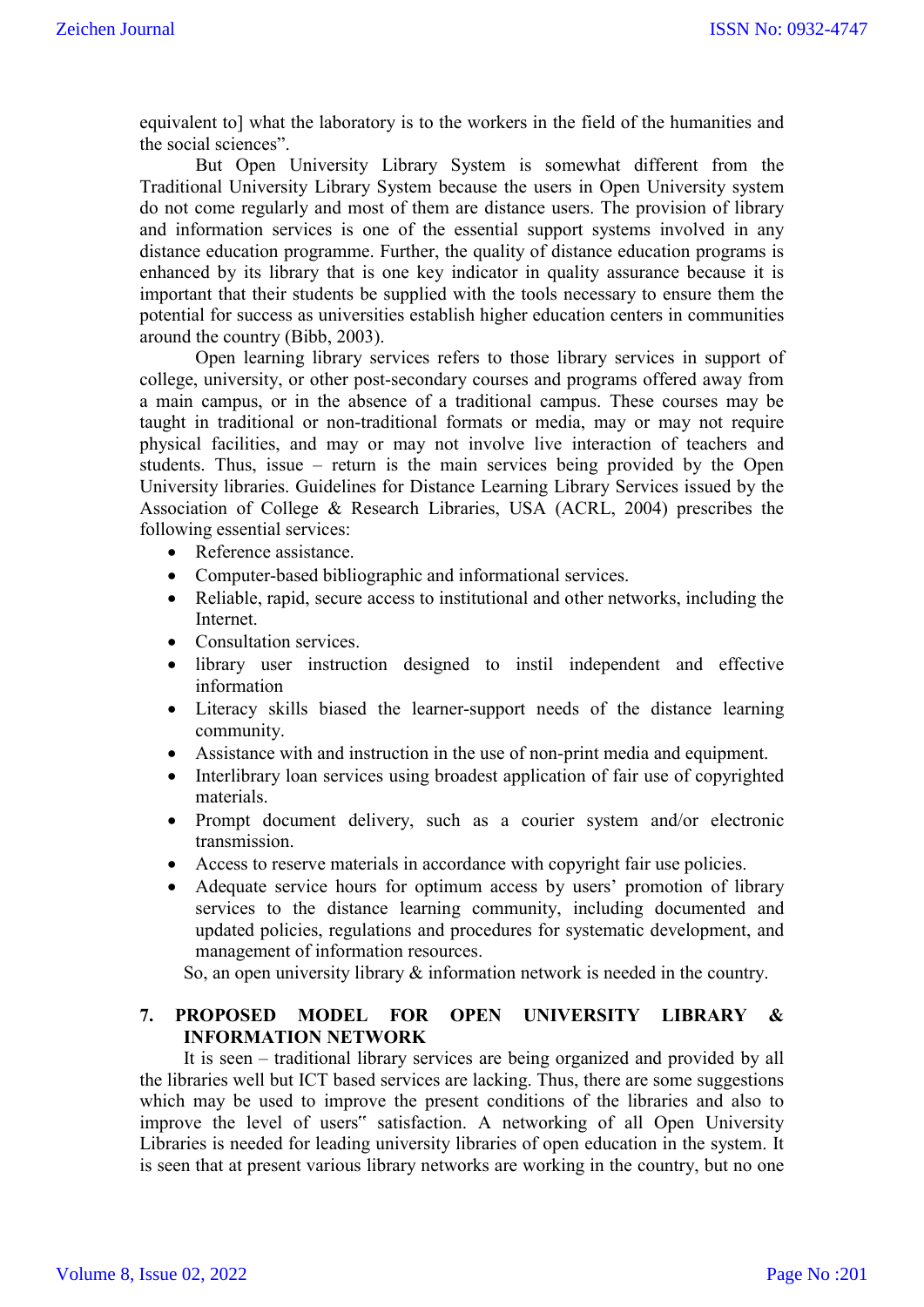fulfils the requirement of the Open University system because the demand and nature of Open University system is different.

So, an "OPEN UNIVERSITY LIBRARY & INFORMATION NETWORK" of all open university is proposed for acquiring electronic resources and sharing their services. MOOCs which are the massive online open courseware (Dhiman, 2015) should be uploaded by the libraries for the benefits of its students can also be shared in this initiative. Last years, questions-papers, dissertations, and theses etc. could also be placed on that network site. IGNOU, being the national university may take the lead for establishing and developing this network for all other universities in the country.

#### **8. CONCLUSION**

So, it is seen higher education in our country has taken great strides to support, spread and practice "Sustainable Development" to encourage wholesome development of the country but more steps are needed to strengthen the concept of "Sustainable Development" (Bhagwat and Abhyankar, 2016). As such, the Open University system is also contributing towards sustainability.

However, it is equally important to mention that the libraries in open university education system are also providing their best to educate the people who could not afford regular costly education or who are in service. The libraires are also contributing towards sustainability in open education system in the country by serving to a mass of public who are studying in ODE mode (Dhiman and Nandwana, 2019). So, this is the right time we should think to form a library network for all open university libraries in India.

**Note:** The paper is based on the Unpublished PhD Thesis entitled "Comparative Study of Selected Open University Libraries of India" awarded to author by the University of Kota, Kota (Rajasthan).

#### **REFERENCES**

- ACRL (2004). Guidelines for Distance Learning Library Services, June 29, 2004. Association of College & Research Libraries. Available at: http://www.ala.org/ala/acrl/acrlstandards/guidelinesdistancelearning.htm.
- Bhagwat, N. and Abhyankar, P. (2016). Sustainable Development and Indian Higher Education: A Constructive Alliance. Scholarly Research Journal for Interdisciplinary Research, 3 (22): 1504-1513.
- Bibb, David D. I. (2003). Distance Centre Students deserve Main Campus Resources. Collection Building, 22 (2): 5-9.
- Dhiman, A.K. (2012). Privatization of Higher Education in India: Some Observations. In Doris Philip Singh and Naveen Samuel Singh edited "Issues and Challenges in Higher Education". WordsWorth India, Delhi. Pp. 243-58.
- Dhiman, A.K. (2015). MOOCs: Emerging Model of Learning in Higher Education. In R.N. Malviya and S.V.A.V. Prasad (Eds.) Intellectual Property Rights: Challenges in Digital Environment' (Proceeding of the National Conference held at Lingaya University, Faridabad (Haryana) during 20-21 November 2015). Lingaya's University, Faridabad (Haryana) Pp. 179-185.
- Dhiman, A.K. and Rani, Yashoda. (2012). Manual of Digital Libraries. 2 Vols. Ess Ess Publications, New Delhi.
- Dhiman, A.K. and Nandwana, R. (2019). Open University Education for Sustainable Development. Accent Journal of Economics, Ecology and Engineering, 4 (2 Special Issue): 1-7. Available at: http://www.ajeee.co.in/index.php/AJEEE/article/ view/1444/1497.